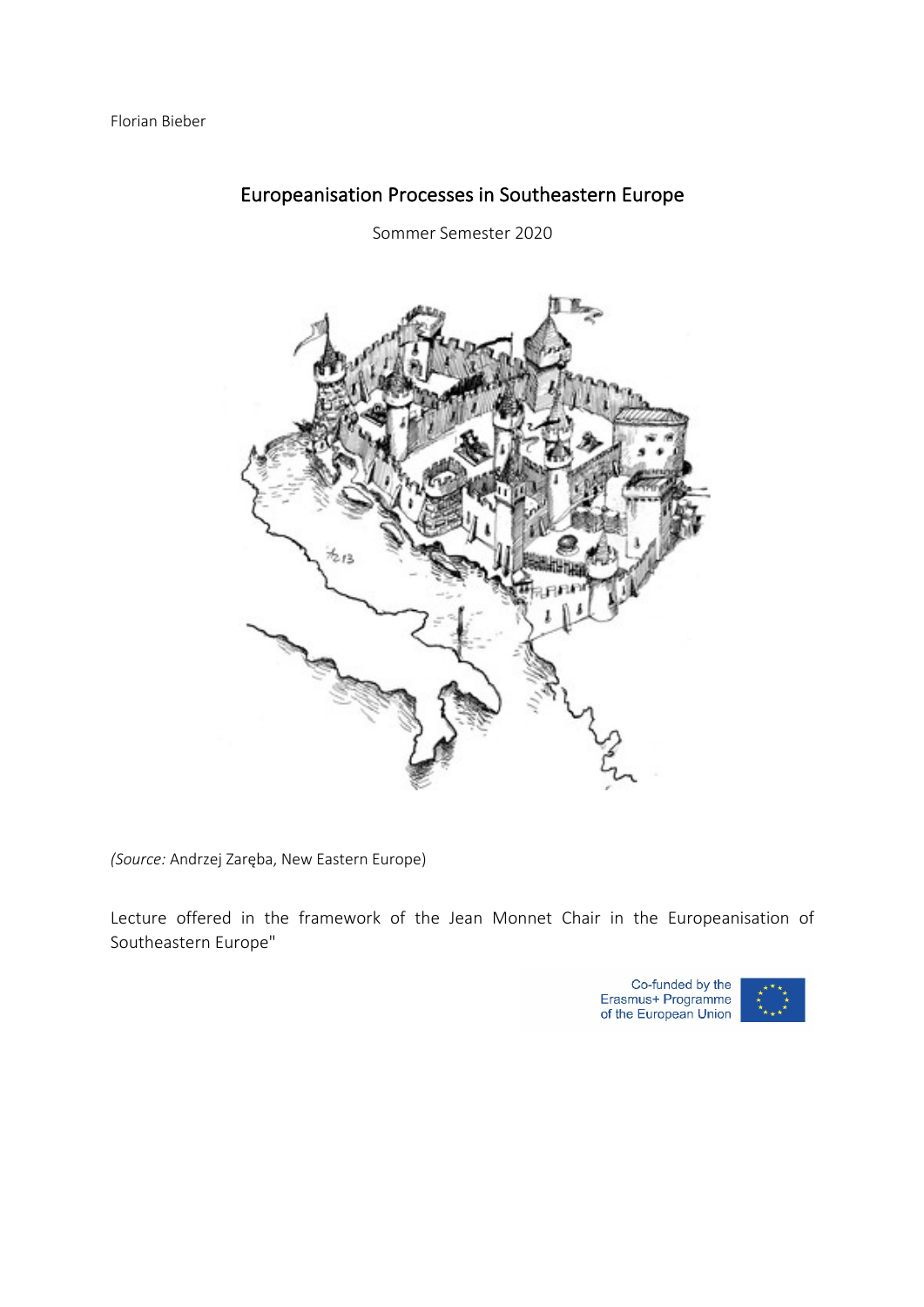The lecture series will reflect critically on the importance of Europeanisation processes in Southeastern Europe. Europeanisation is a key concept in explaining the transfer of laws and institutions from the EU towards countries aspiring to membership. Policy makers and academics have long understood this process of transfer as a key instrument in promoting liberal democratic reforms in Southeastern Europe and other regions. However, this process has been in crisis in recent years. This crisis is based on the weakening pull of liberal democratic ideas not just in the Southeast European periphery, but also in core states. In addition, the institutions and mechanisms transferring these norms, institutions and rules have weakened. Based on this crisis, the lecture series advances a more critical understanding of the concept, bringing in historical depth and other disciplines to describe the width of the process. This critical Europeanisation approach acknowledges that the transfer and negotiation has been taking place for at least two centuries and occurred in multiple waves. Through an interdisciplinary perspective, the class intends not just to shed light on the recent crisis of Europeanisation, but also explore the concept critically to reflect on how the concept has been re-producing power-relations and is often based teleological assumption.

It thus speaks to a larger debate on the global diffusion of norms and ideas. In doing so, it plans to contribute to the evaluation of a critical approach to area studies

Through the class, students will have a better understanding of Europeanisation processes and be in a position to reflect on concepts, such as Europeanisation through an interdisciplinary approach. In addition, students will have insight into processes of change in Southeastern Europe, as well as of relations with other regions in Europe.

| Mo | 16.03.2020 | 10:00 | 12:00 | HS 04.01 (0004EG0050) |
|----|------------|-------|-------|-----------------------|
| Mo | 23.03.2020 | 10:00 | 12:00 | HS 04.01 (0004EG0050) |
| Mo | 30.03.2020 | 10:00 | 12:00 | HS 04.01 (0004EG0050) |
| Mo | 20.04.2020 | 10:00 | 12:00 | HS 04.01 (0004EG0050) |
| Mo | 27.04.2020 | 10:00 | 12:00 | HS 04.01 (0004EG0050) |
| Mo | 04.05.2020 | 10:00 | 12:00 | HS 04.01 (0004EG0050) |
| Mo | 11.05.2020 | 10:00 | 12:00 | HS 04.01 (0004EG0050) |
| Mo | 25.05.2020 | 10:00 | 12:00 | HS 04.01 (0004EG0050) |
| Mo | 08.06.2020 | 10:00 | 12:00 | HS 04.01 (0004EG0050) |
| Mo | 15.06.2020 | 10:00 | 12:00 | HS 04.01 (0004EG0050) |

### Classes

#### Office Hours:

Tuesday 10.00-11.00, select slot via doodle https://doodle.com/poll/e8rrgfpak46bybet Schubertstrasse, 1<sup>st</sup> floor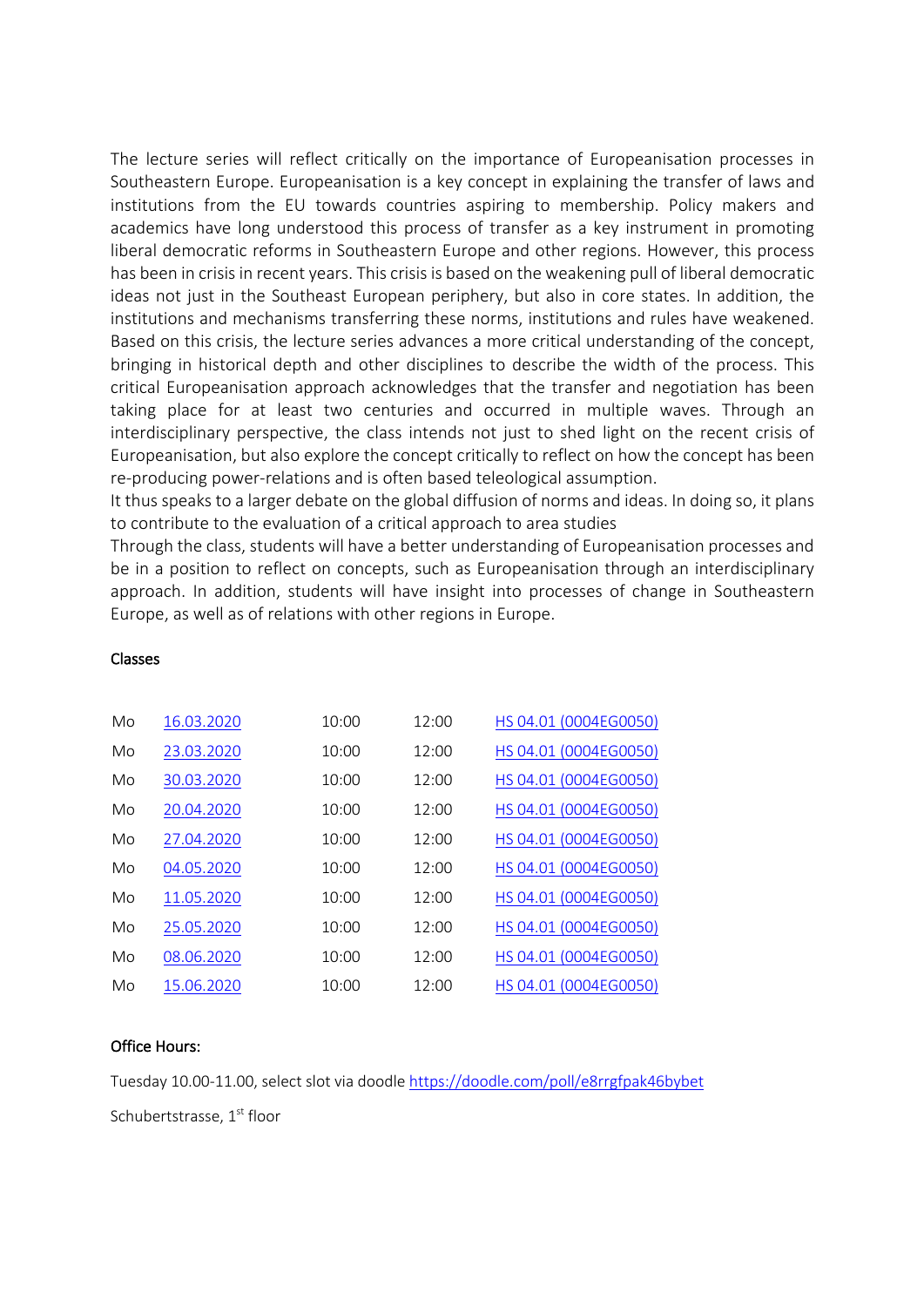### Exam

The final exam will take place in the last class (22.6.2020) and last 90 minutes. Exam is based on selecting four questions to be answered in written form (in English or German) based on a choice of eight questions.

#### Schedule

2.3.2020

Florian Bieber, Introduction

16.3.2020 Harald Heppner (History), Vorgeschichte aktueller Europäisierungsprozesse

23.3.2020 Victoria Shmidt (History), Historicizing Roma in Central Europe: Between critical whiteness and epistemic injustice

30.3.2020 Basilius Jacobus (Bert) Groen (Theology), Die orthodoxen Kirchen Südosteuropas und ,Europa'

20.4.2020 Ana Podvršič.(CSEES, Political Science), Analysing different waves of SEE Europeanisation : Foreign actors during the Yugoslav debt crisis

27.4.2020 Zsuzsa Csergő (CSEES, Political Science), The impact of Europeanization on minority politics

4.5.2020 Guido Schwellnus (Law Faculty, Political Science), Mechanismen der Europäisierung

11.5.2020 Ulrich Erman, Danko Simic (Geography), Europe as a spacial, territorial and geographical concept

25.5.2020 Ana Ljubojević (CSEES, Political Science), Europeanization of memory practices in Croatia

8.6.2020 Chiara Milan (CSEES, Political Science), Different visions of Europe expressed by social movement actors

15.6.2020

Zorica Siročić (Sociology), De-Europeanization of equality policies: on the steady way to antigender mainstreaming?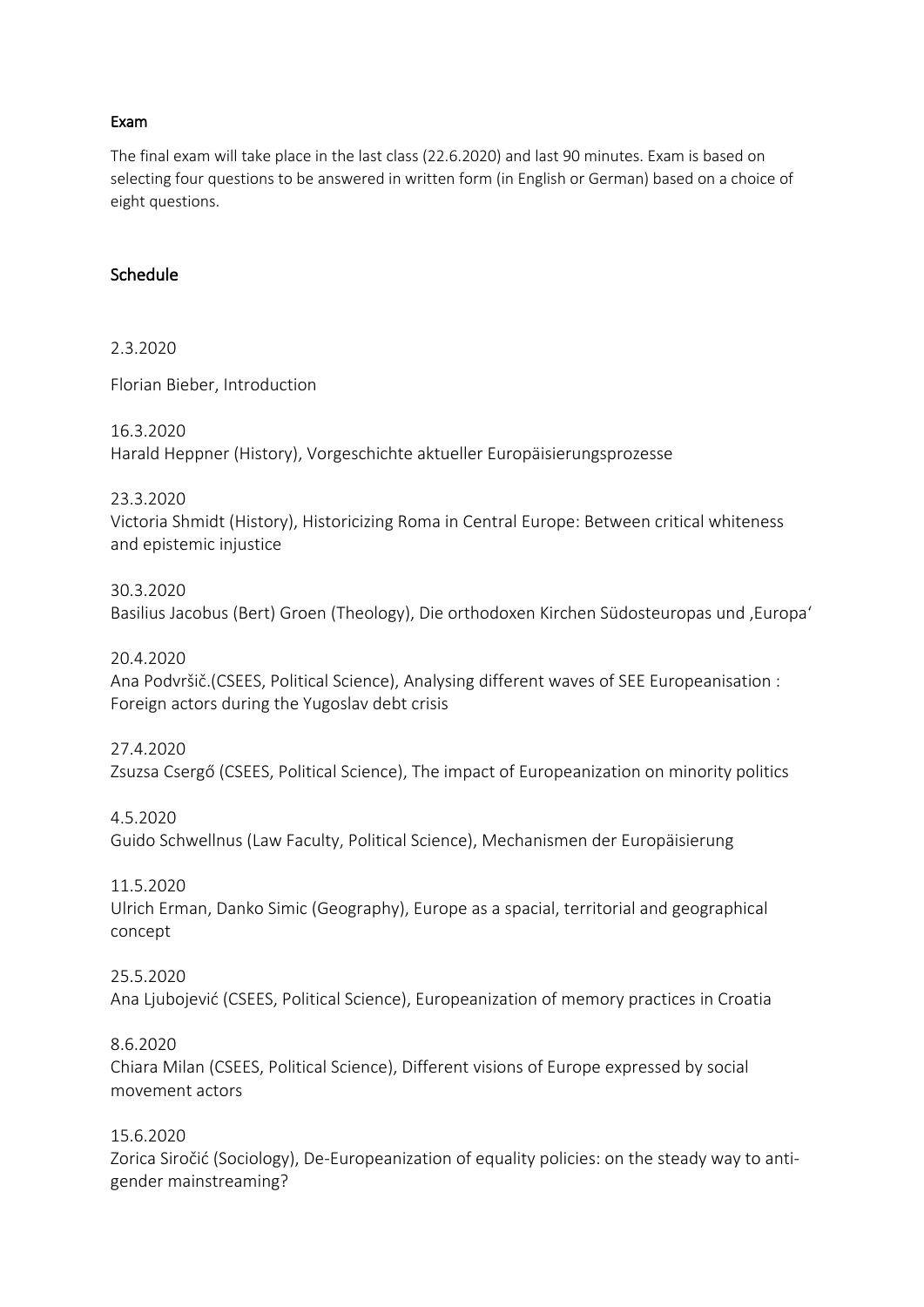## Reading List

- Blažević, Zrinka, Ivana Brković and Davor Dukić (eds.). *History as a Foreign Country. Historical Imagery in the South-Eastern Europe.* Bonn: Bouvier (2015).
- Börzel, Tanja A., and Frank Schimmelfennig. "Coming Together or Drifting Apart? The EU's Political Integration Capacity in Eastern Europe." *Journal of European Public Policy*  24, 2 (2017), 278-296.
- Börzel Tanja A. and Thomas Risse. *The transformative power of Europe. The European Union and the Diffusion of Ideas*. Kolleg-Forschergruppe Transformative Power of Europe, Working Paper No. 1 (May 2009).
- Börzel, Tanja A. "The Noble West and the Dirty Rest? Western Democracy Promoters and Illiberal Regional Powers." *Democratization* 22, 3 (2015), 519-535.
- Brunnbauer, Ulf. *Globalizing Southeastern Europe. Emigrants, America, and the State since the Late Nineteenth Century.* London: Lexington Books (2016).
- Calic, Marie-Janine. *Südosteuropa. Geschichte einer Weltregion.* Munich: C.H. Beck (2006).
- Conway, Martin and Kiran Klaus Patel (eds.). *Europeanization in the Twentieth Century. Historical Approaches.* London: Palgrave (2010).
- Elbasani, Arolda (ed.). *European Integration and Transformation in the Western Balkans*. *Europeanization or business as usual?* Oxon, New York: Routledge (2013).
- Fairclough, Norman. *Critical Discourse Analysis. The critical study of language*. Harlow, Essex: Longman (2014).
- Fagan, Adam and Indraneel Sircar. *Europeanization in the Western Balkans: Environmental Governance in Bosnia-Herzegovina and Serbia*. London: Palgrave (2015).
- Howell Kerry E. "Developing Conceptualisations of Europeanization: Synthesising Methodological Approaches." *Queen's Papers on Europeanization* 3 (2004), available at
- http://ftp.infoeuropa.eurocid.pt/database/000046001-000047000/000046577.pdf.
- Kaser, Karl. *Südosteuropäische Geschichte und Geschichtswissenschaft*. Wien, Köln, Weimar: Böhlau (2002).
- Katzenstein, Peter J. "Multiple Modernities as Limits to Secular Europeanization?" in: Timothy A. Byrnes and Peter J. Katzenstein (eds.) *Religion in an Expanding Europe*. Cambridge, UK: Cambridge University Press (2006), 1-33.
- Kostovicova, Denisa and Vesna Bojičić,-Dželilović,, Vesna (2006) "Europeanizing the Balkans: rethinking the post-communist and post-conflict Transition." Ethnopolitics 5, 3 (2006), 223-241.
- Lombardo, Emanuela and Maxime Forest (eds.). *The Europeanization of Gender Equality Policies. A Discursive Sociological Approach.* Houndmills, Basingstoke: Palgrave Macmillan (2012).
- Mishkova, Diana and Roumen Daskalov. "'Forms without Substance': Debates on the Transfer of Western Models to the Balkans" in: Diana Mishkova und Roumen Daskalov (eds.) *Entangled Histories of the Balkans - Volume Two: Transfers of Political Ideologies and Institutions.* Leiden, Boston: Brill (2014), 1-97.
- Noutcheva, Gergana. "Societal Empowerment and Europeanization: Revisiting the EU's Impact on Democratization." *Journal of Common Market Studies* 54, 3 (May 2016), 691-708.